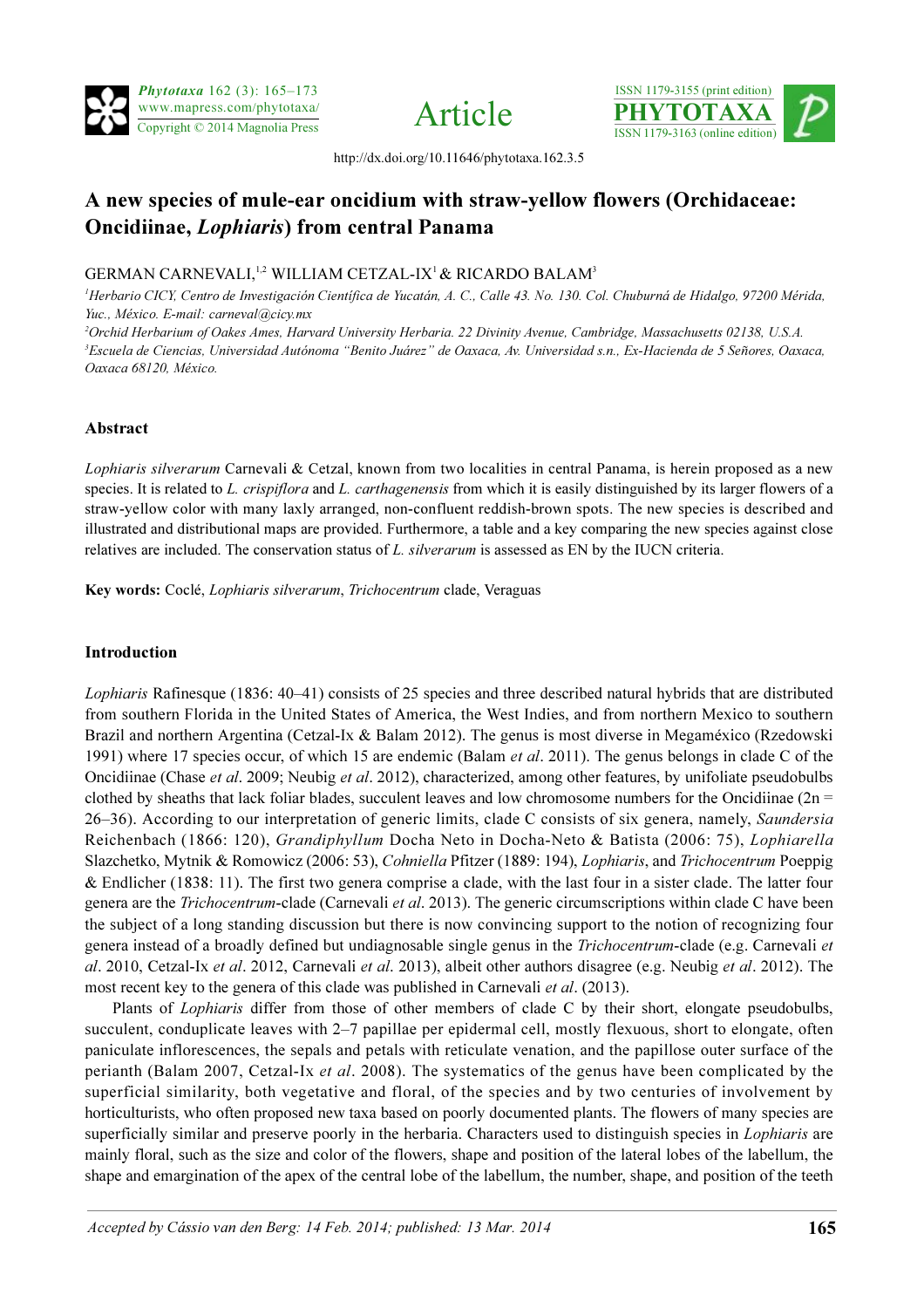the past before rampant anthropogenic disturbing of its habitats happened, but the species is nowadays likely confined to isolated large trees in pastures or along rivers. The new species is known from an area of approximately 2500 km<sup>2</sup>, which is severely fragmented and likely to become even more so in the foreseeable future. Since L. silverarum is currently known from only two localities, the species meets criteria B1ab of the IUCN (2010) and should be considered as Endangered (EN).

Key to Lophiaris silverarum and morphologically similar species

- 1. Flowers 25–30 mm diameter; perianth segments straw-yellow with red or brown small spots (0.7–1 mm diameter) that are always non-confluent and heterogeneously dispersed over the whole surface; dorsal sepal  $12-14 \times 8-11$  mm; isthmus of the labellum 5 mm width; plants from western Panama ....................................................................................L. silverarum
- Flowers 16–23 mm wide (usually under 20 mm) diameter; perianth parts white or greenish (more rarely straw-yellow or pale rose) with red-brown, wine-colored or magenta spots, these larger (> 1.5 mm) and confluent or not, often so dense as to cover most of the surface of the perianth segments; isthmus of the labellum 2–4 mm width; plants from southern Mexico to northern South America .................................................................................................................................................... 2
- 2. Callus low, not prominent, composed of clearly defined proximal and distal sections, proximal teeth of the callus conical with a smooth surface to the apex; central keel of the callus with one tooth; plants from northeastern Mexico to southwestern Honduras and Nicaragua .................................................................................................................. L. oerstedii
- Callus prominent, high, not composed of clearly defined proximal and distal sections but instead divided by a longitudinal ridge into right and left sections; central keel of the callus with 1-6-or more teeth; plants from northeastern Honduras to Venezuela ............................................................................................................................................................................... 3

3. Central keel of the callus with 6 -or more conical, irregular teeth, dividing both distal and proximal sections of the callus in left and right parts; plants from Colombia and Venezuela on the eastern side of the Andes or in extreme northern Colombia ...................................................................................................................................................................... L. carthagenensis – Central keel of the callus with only 1–2 globose teeth, dividing only the distal section of the callus into left and right portions; plants from northeastern Honduras to Panama ................................................................................... L. crispiflora

Acknowledgements

Gustavo A. Romero-González (AMES), Rodrigo Duno (CICY), and Gaspar and Katia Silvera provided comments and suggestions on earlier drafts of this manuscript. Silvia Hernández Aguilar and José Luis Tapia (CICY) assisted with herbarium loans. We are indebted to Franco Pupulin (JBL) for giving us permission to use the images of L. crispiflora. Eliana Noguera-Savelli provided an image of L. carthagenensis. CONACyT partially funded this project via grant 49980-Q ("Filogenia molecular y morfológica, revisión sistemática y una exploración de cuatro regiones no-codificantes del genoma del cloroplasto para estudios filogeográficos en el complejo Trichocentrum (Orchidaceae: Cymbidieae: Oncidiinae)", awarded to the senior author. The second author would like to thank the support from Consejo Nacional de Ciencia y Tecnología (CONACyT) by scholarship (162579) for posdoctoral studies.

## References

- Braem, G.J. (1993) Studies in the Oncidiinae Discussion of some taxonomic problems with description of Gudrunia Braem, gen. nov., and reinstatement of the genus Lophiaris Rafinesque. Schlechteriana 4: 8–29.
- Balam, R. (2007) Sistemática y filogenia del género Lophiaris Raf. (Orchidaceae). M.S. thesis. Mérida, Yucatán, México: Centro de Investigación Científica de Yucatán, A. C.
- Balam, R. (2011) Sistemática de Lophiaris Raf. (Orchidaceae). PhD Thesis. Mérida, Yucatán, México: Centro de Investigación Científica de Yucatán, A. C.
- Balam, R., Carnevali, G., Cetzal-Ix, W. & Duno, R. (2011) Lophiaris tapiae, a new species in the Lophiaris oerstedii complex (Orchidaceae) from the Yucatan Peninsula, Mexico. Acta Botánica Mexicana 97: 17–29.

Balam, R. & Cetzal-Ix, W. (2012) Una revisión del complejo Lophiaris cavendishiana (Orchidaceae: Oncidiinae). Caldasia 34: 87– 107.

Balam, R., Cetzal-Ix, W. & Carnevali, G. (2010) A new species of Lophiaris Raf. (Orchidaceae) from the Pacific Coast of Mexico. Lankesteriana 9: 521–525.

Bateman, J. (1841) The Orchidaceae of Mexico and Guatemala. Published by the author, London, t. 26.